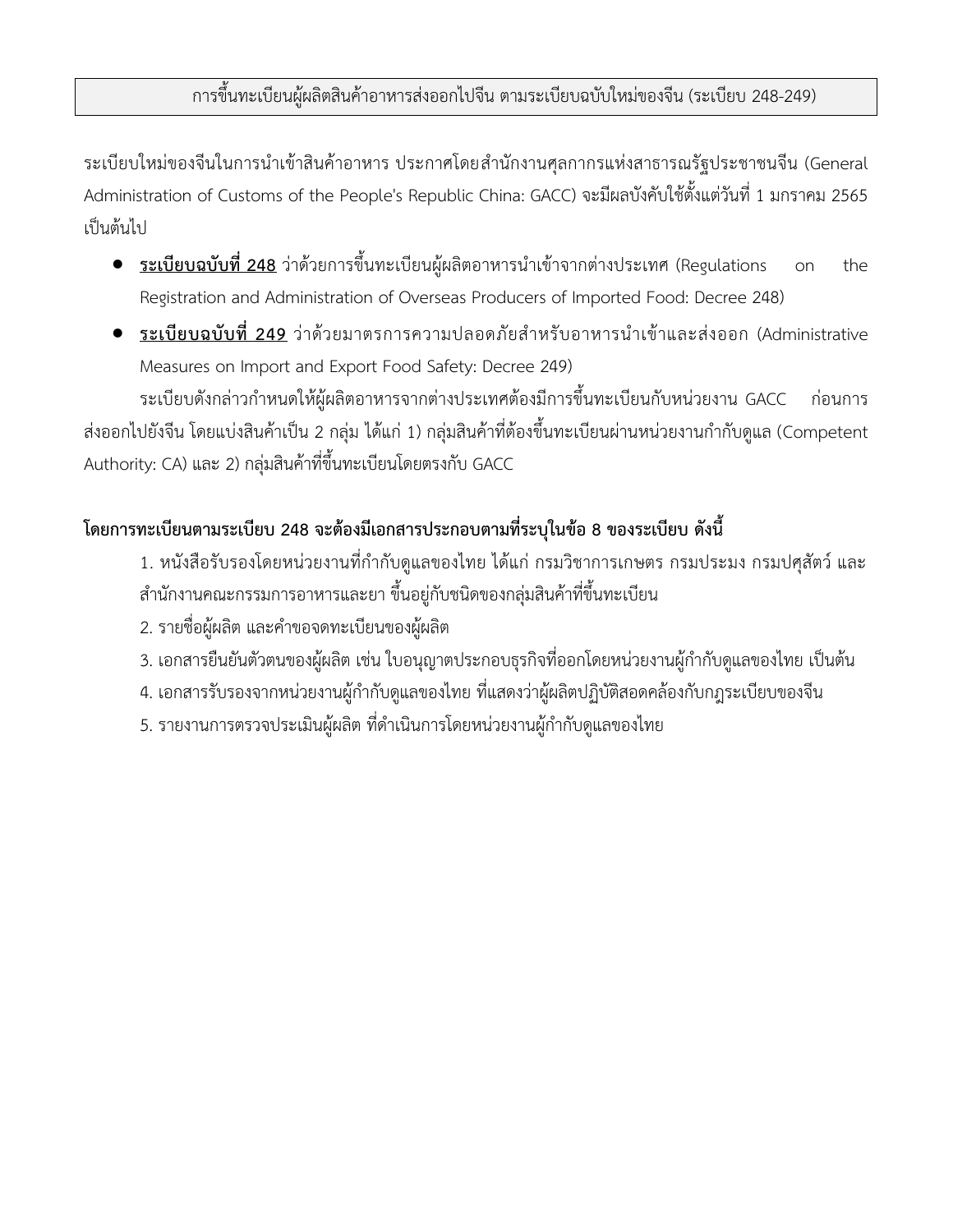| กลุ่มสินค้า                          | เงื่อนไขการขึ้นทะเบียน                                                                    |  |
|--------------------------------------|-------------------------------------------------------------------------------------------|--|
| 4 ชนิด ได้แก่ เนื้อสัตว์และผลิตภัณฑ์ | <u>1. ผู้ผลิตที่ขึ้นทะเบียนกับจีนเรียบร้อยแล้ว การขึ้นทะเบียนดังกล่าวยังคงมีผล</u>        |  |
| ้จากเนื้อสัตว์ ผลิตภัณฑ์สัตว์น้ำ     | ใช้บังคับใช้ต่อไป จนกว่าทะเบียนจะสิ้นอายุ ซึ่งหากทะเบียนหมดอายุหลัง                       |  |
| ผลิตภัณฑ์นม รังนกและผลิตภัณฑ์        | วันที่ 1 ม.ค. 65 ขอให้ผู้ผลิตดำเนินการขึ้นทะเบียนตามระเบียบ 248 กับ CA                    |  |
| จากรังนก                             | เดิมของไทย                                                                                |  |
|                                      |                                                                                           |  |
|                                      | <u>2. ผู้ผลิตรายใหม่ที่ไม่เคยได้รับการขึ้นทะเบียน หรือจะส่งออกครั้งแรก</u>                |  |
|                                      | <u>ก่อนวันที่ 31 ธ.ค. 64</u> สามารถขอขึ้นทะเบียนผ่าน CA ตามระเบียบเดิม หรือปฏิบัติ        |  |
|                                      | ตามระเบียบ 248 ก็ได้                                                                      |  |
|                                      | <u>หลังวันที่ 1 ม.ค. 65</u> ขึ้นทะเบียนผ่าน CA โดยปฏิบัติตามระเบียบ 248                   |  |
|                                      |                                                                                           |  |
|                                      |                                                                                           |  |
| 14 ชนิด ได้แก่ ไส้สำหรับทำไส้กรอก    | <u>1. ผู้ผลิตที่เคยมีประวัติส่งออกไปจีน</u> เฉพาะผู้ผลิตที่เคยส่งออกไปจีนตั้งแต่ 1        |  |
| ผลิตภัณฑ์ผึ้ง ไข่และผลิตภัณฑ์จาก     | ม.ค. 60 ถึงปัจจุบัน                                                                       |  |
| ไข่ น้ำมันและไขมันเพื่อการบริโภค     | <u>ก่<b>อนวันที่ 31 ต.ค. 64</b> ให้แจ้งข้อมูลผ่าน CA   ที่รับผิดชอบเพื่อขอขึ้นทะเบียน</u> |  |
| ผลิตภัณฑ์จากแป้งสำเร็จรูปยัดไส้      | ตามกลุ่มประเภทสินค้า โดยกรอกแบบฟอร์มมีรายละเอียดชื่อบริษัท ที่อยู่ HS                     |  |
| ธัญพืชเพื่อการบริโภค ผลิตภัณฑ์จาก    | code (8-10 digits) ของสินค้าที่มีการส่งออกไปจีน และวันที่มีการส่งออกสินค้า                |  |
| ธัญพืชบดเพื่อการอุตสาหกรรมและ        | ล่าสุด พร้อมแนบหลักฐานการส่งออกไปจีนล่าสุดด้วย เช่น ใบ invoice เป็นต้น                    |  |
| ข้าวมอลล์ ผักสด ผักอบแห้งและถั่ว     | <u>หลังวันที่ 1 พ.ย. 64</u> ขึ้นทะเบียนผ่าน CA   โดยปฏิบัติตามระเบียบ 248<br>และมี        |  |
| ้อบแห้ง เครื่องปรุงรส ถั่วและเมล็ด   | หลักฐานประกอบเพื่อยื่นขอขึ้นทะเบียนตามข้อ 8 ของระเบียบ 248                                |  |
| พืช ผลไม้แห้ง เมล็ดกาแฟและเมล็ด      |                                                                                           |  |
| โกโก้ที่ไม่ผ่านการคั่ว อาหารจำเพาะ   | <u>2. ผู้ผลิตที่ไม่เคยมีประวัติส่งออกไปจีน</u> หรือส่งครั้งสุดท้ายก่อน 1 ม.ค. 60          |  |
| เพื่อวัตถุประสงค์พิเศษ อาหารเสริม    | <u>หลังวันที่ 1 พ.ย. 64</u> ขึ้นทะเบียนผ่าน CA  โดยปฏิบัติตามระเบียบ 248  และต้อง         |  |
| เพื่อสุขภาพ                          | แนบเอกสารหลักฐานที่เกี่ยวข้องตามระบุในข้อ 8 ของระเบียบ 248                                |  |

**1. กลุ่มสินค้าที่ต้องขึ้นทะเบียนผ่าน CA ของไทย จ านวน 18 ชนิด**

**\*รายและเอียด นิยามของสินค้า และช่องทางการติดต่อหน่วยงานรับผิดชอบการขึ้นทะเบียนแสดงในตารางที่ 1**

## **2. กลุ่มสินค้าที่ผู้ผลิตต้องขึ้นทะเบียนด้วยตนเอง**

ผู้ผลิตอาหารประเภทอื่นๆ ที่นอกเหนือจาก 18 ประเภทในข้อ 1 จะสามารถขึ้นทะเบียนด้วยตนเองได้โดยช่องทาง Single Window ที่ [www.singlewindow.cn](http://www.singlewindow.cn/) โดยปฏิบัติตามข้อกำหนดที่เกี่ยวข้องในมาตราที่ 9 ของระเบียบ โดยต้องมี เอกสารตามที่ระบุในมาตรา 9 ของระเบียบ เช่น แบบคำขอการขึ้นทะเบียน เอกสารระบุตัวตน เป็นต้น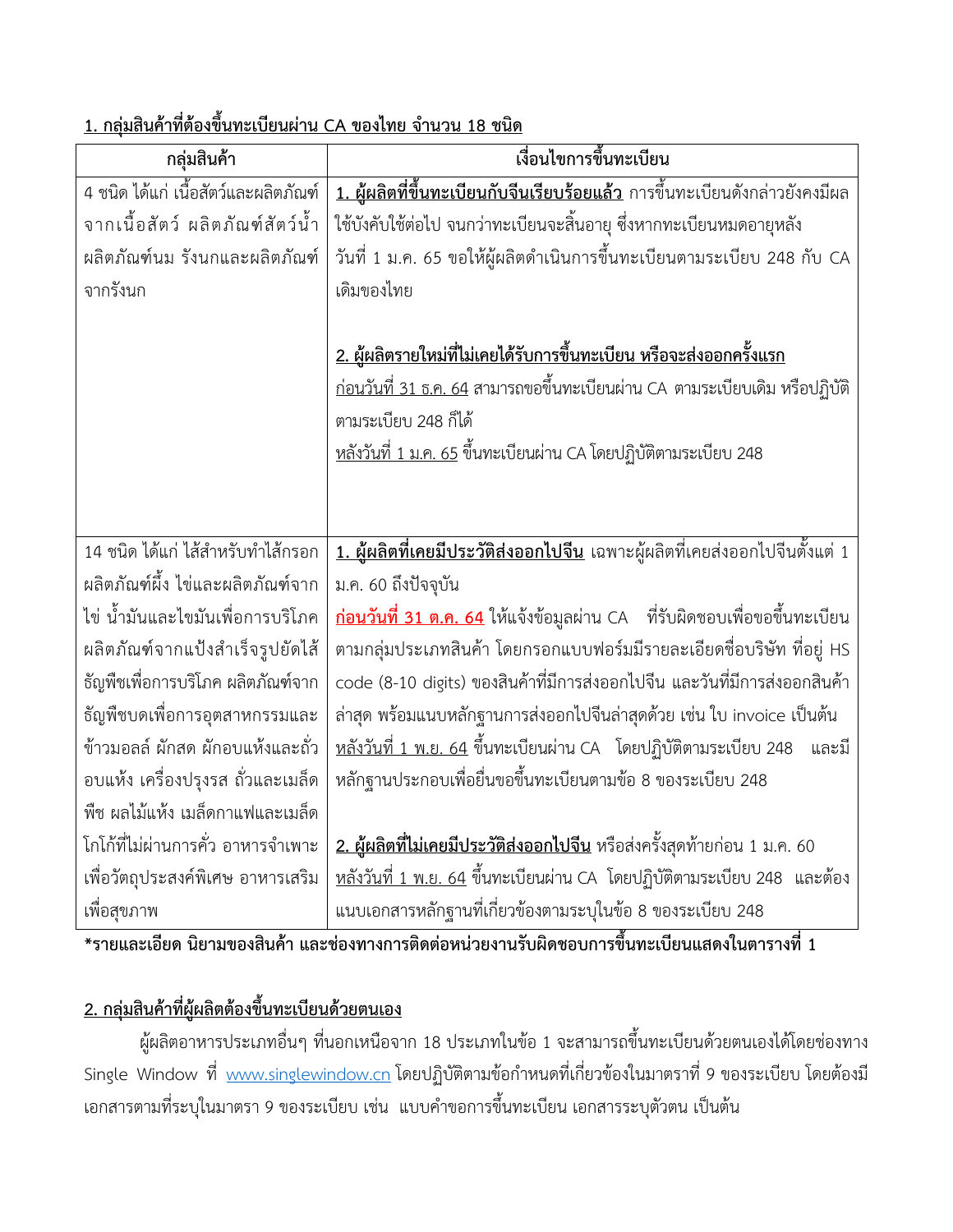## <span id="page-2-0"></span>**ตารางที่ 1 นิยามของกลุ่มสินค้า 18 รายการที่ต้องขึ้นทะเบียนผ่านหน่วยงานรับผิดชอบของประเทศผู้ส่งออก พร้อมช่องทางการติดต่อ**

| ที่            | กลุ่มสินค้า                                                                                       | คำนิยาม (Definition)                                                                                                                                                                                                                                                                                                                                                                                                                                                                                                                                                                                                                                                                                                                                                                                                                              | หน่วยงานรับผิดชอบ |
|----------------|---------------------------------------------------------------------------------------------------|---------------------------------------------------------------------------------------------------------------------------------------------------------------------------------------------------------------------------------------------------------------------------------------------------------------------------------------------------------------------------------------------------------------------------------------------------------------------------------------------------------------------------------------------------------------------------------------------------------------------------------------------------------------------------------------------------------------------------------------------------------------------------------------------------------------------------------------------------|-------------------|
| $\mathbf{1}$ . | ้<br>เนื้อสัตว์และผลิตภัณฑ์จากเนื้อสัตว์<br>(meat and meat products)                              | Any edible part of slaughtered animals <sup>1</sup> Including body, organ, byproduct, and<br>products produced from the above materials, exclusive of tinned food.                                                                                                                                                                                                                                                                                                                                                                                                                                                                                                                                                                                                                                                                                | กรมปศุสัตว์       |
| 2.             | ผลิตภัณฑ์ไส้บรรจุไส้กรอก<br>(sausage casing)                                                      | It refers to animal tissues that are salted or dried on the retained parts by usin<br>g organs such as small intestine, large intestine and bladder of healthy livestoc<br>k, after special processing such as scraping and de-<br>oiling, and is the casing for sausage.                                                                                                                                                                                                                                                                                                                                                                                                                                                                                                                                                                         | กรมปศุสัตว์       |
| 3.             | ผลิตภัณฑ์สัตว์น้ำ (aquatic products)<br>ไม่ครอบคลุมถึงสัตว์น้ำมีชีวิต (living<br>aquatic animals) | Edible aquatic animal/plant products and products made thereof $1$<br>Aquatic animal products and products made from aquatic animals, including<br>jelly fish, mollusk, crustacean, echinoderm, cephalochorda, fish, amphibious,<br>reptile, aquatic mammal; ocean plants and products made from the ocean<br>plants, such as seaweed. The catalogue does not include live aquatic animals,<br>plants and animal breeding material.                                                                                                                                                                                                                                                                                                                                                                                                               | กรมประมง          |
| 4.             | ผลิตภัณฑ์นม<br>(dairy products)                                                                   | Dairy products include raw milk and milk products.<br>Raw milk refers to natural milk without any change of component that is<br>milked from udders of healthy dairy stocks that comply with relevant<br>regulations by Chinese government.<br>Colostrums, milk produced during antibiotics using period and withdrawal<br>period, and alterative milk shall not be used as raw milk. Dairy products refer<br>to foods use milk (including raw milk, reconstituted milk or other sterilized<br>liquid milk) as main ingredient <sup>1</sup><br>- Sterilized milk Fermented milk (yogurt, flavor fermented)<br>milk powder (skimmed milk, formulated milk, nutrition fortified formulated<br>milk, etc.) butter (cream) condensed milk cheese<br>whey powder Dairy based formula foods for infants and young children others<br>(lactose, casein,) | กรมปศุสัตว์       |
| 5.             | รังนกและผลิตภัณฑ์จากรังนก (bird<br>nests and bird nest products)                                  | Cubilose and its products formed by salivary secretions of swallow, including<br>aerodramus fuciphogus and aerodramus maximus, with dirt and feather                                                                                                                                                                                                                                                                                                                                                                                                                                                                                                                                                                                                                                                                                              | กรมปศุสัตว์       |

 1 GAIN Report C[H 15064 AQSIQ Revised-Implementation Catalogue for Registration under 145](https://apps.fas.usda.gov/newgainapi/api/report/downloadreportbyfilename?filename=AQSIQ%20Revised-Implementation%20Catalogue%20for%20Registration_Beijing_China%20-%20Peoples%20Republic%20of_12-18-2015.pdf)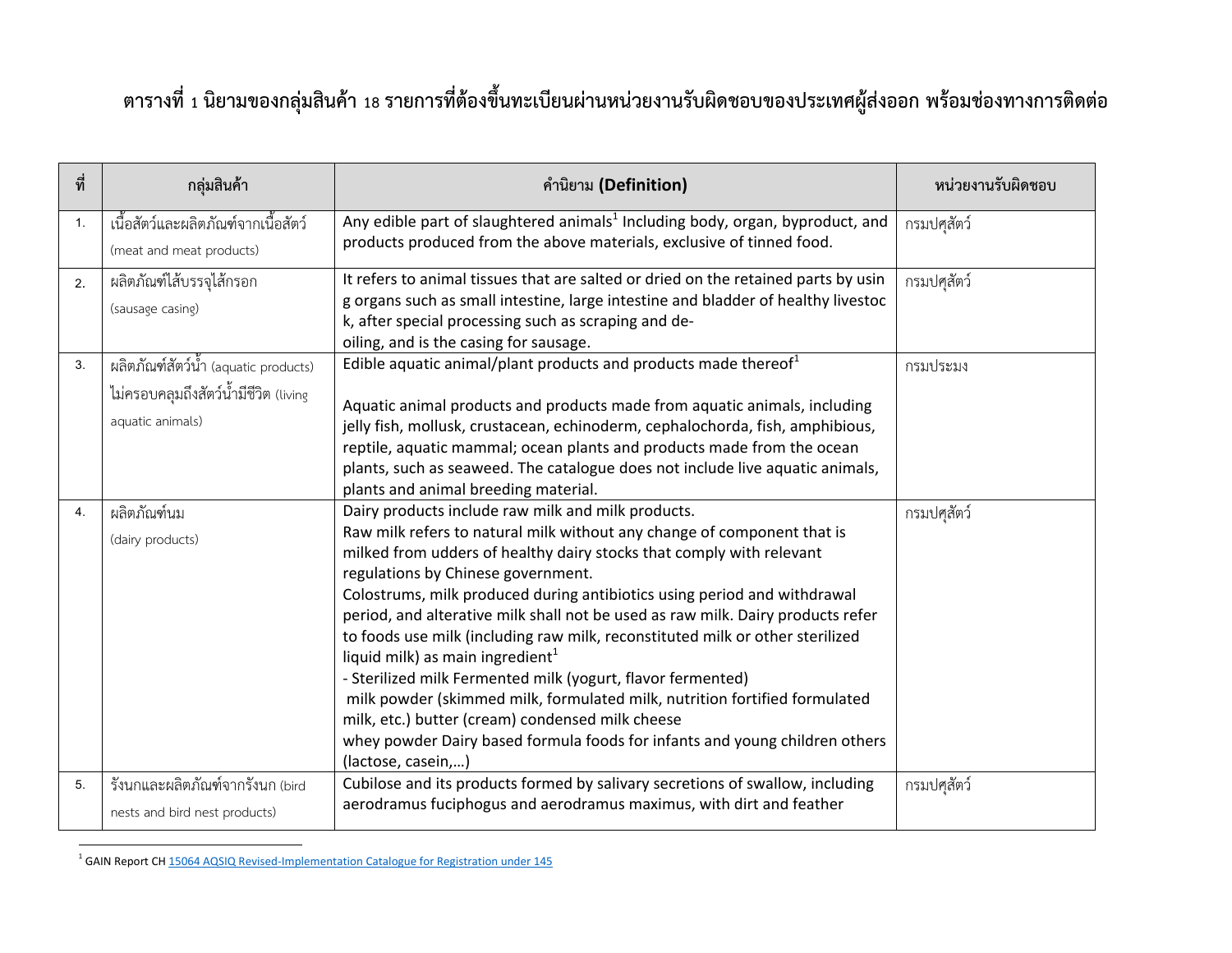| ที่ | กลุ่มสินค้า                                              | คำนิยาม (Definition)                                                                                                                                                                                                                                                                                                                                                                                                                                                                                                                                                                                                                                                                                                                                                                             | หน่วยงานรับผิดชอบ                                                                                                                                                                        |
|-----|----------------------------------------------------------|--------------------------------------------------------------------------------------------------------------------------------------------------------------------------------------------------------------------------------------------------------------------------------------------------------------------------------------------------------------------------------------------------------------------------------------------------------------------------------------------------------------------------------------------------------------------------------------------------------------------------------------------------------------------------------------------------------------------------------------------------------------------------------------------------|------------------------------------------------------------------------------------------------------------------------------------------------------------------------------------------|
|     |                                                          | removed and suitable for human consumption <sup>1</sup><br>- Edible cubilose<br>- Cubilose products (can, bottle)                                                                                                                                                                                                                                                                                                                                                                                                                                                                                                                                                                                                                                                                                |                                                                                                                                                                                          |
| 6.  | ผลิตภัณฑ์จากผึ้ง<br>(bee products)                       | Natural sweet substances made from nectar, secretions or honeydew of plant<br>s collected by honeys and mixed with their own secretions, as well as edible s<br>ubstances formed naturally or made by special techniques during reproductio<br>n and reproduction, including royal jelly, royal jelly powder, honey pollen, roy<br>al jelly freeze-dried powder, etc.                                                                                                                                                                                                                                                                                                                                                                                                                            | กรมปศุสัตว์                                                                                                                                                                              |
| 7.  | ไข่และผลิตภัณฑ์จากไข่<br>(eggs and egg products)         | Egg products include:<br>(1) liquid egg products: egg products made from fresh eggs after shelling and<br>processing, such as whole egg liquid, egg yolk liquid and protein liquid;<br>(2) Dried egg products: egg products made from fresh eggs by shelling,<br>processing, desugaring, drying and other processes, such as whole egg<br>powder, egg yolk powder and protein powder;<br>(3) Frozen egg products: egg products made from fresh eggs by<br>shelling, processing and freezing, such as frozen whole eggs,<br>frozen egg yolk, ice protein, etc;<br>(4) Remanufactured egg: egg products processed by different processes such<br>as salt, alkali, distiller's grains and brine with or without auxiliary materials,<br>such as preserved egg, salted egg, salted egg yolk and etc. | กรมปศุสัตว์                                                                                                                                                                              |
| 8.  | น้ำมันและไขมันสำหรับการบริโภค<br>(edible oils and fats)  | edible fat refers to the vegetable oil made from edible vegetable oil for<br>processing or consumption, and single products or mixtures of vegetable fat<br>processed by one or more methods of refining and fractionation. Edible oil<br>refers to the seeds of oil plants used for extracting edible vegetable oil, mainly<br>including peanut and sesame for oil.                                                                                                                                                                                                                                                                                                                                                                                                                             | กรมวิชาการเกษตร                                                                                                                                                                          |
| 9.  | ผลิตภัณฑ์จากข้าวสาลีสำเร็จรูป<br>(stuff pastry products) | refers to cooked or uncooked frozen products made with various raw<br>materials as fillings and wheat flour as skins, such as steamed stuffed buns,<br>jiaozi or pies.                                                                                                                                                                                                                                                                                                                                                                                                                                                                                                                                                                                                                           | ประสานงานกับหน่วยงานใด<br>หน่วยงานหนึ่ง โดยพิจารณาจาก<br>องค์ประกอบหลักของสินค้า<br>- กรมปศุสัตว์ (หากมี<br>เนื้อสัตว์เป็นองค์ประกอบ)<br>- กรมประมง (หากมี<br>สัตว์น้ำเป็นองค์ประกอบหลัก |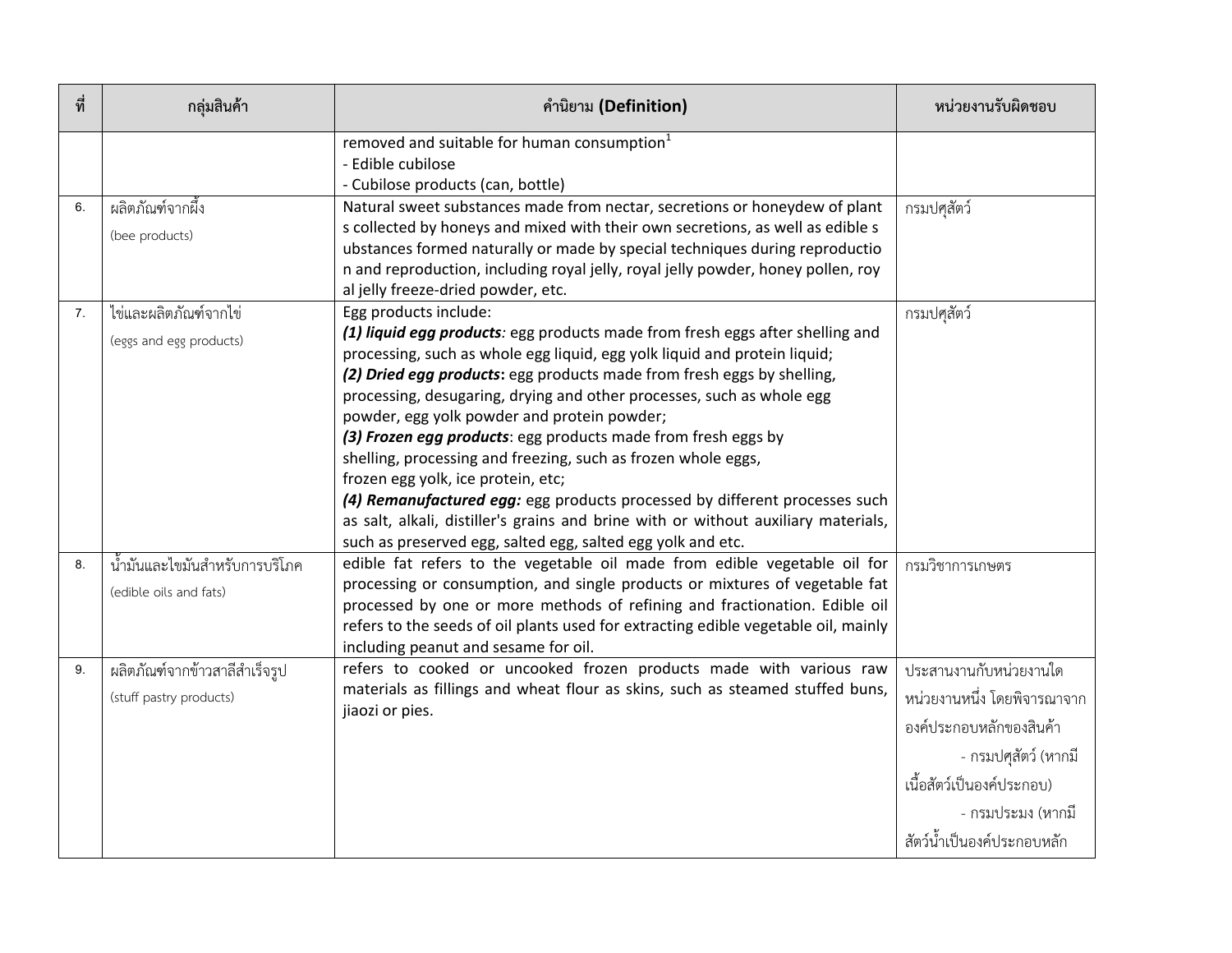| ที่ | กลุ่มสินค้า                                                                                          | คำนิยาม (Definition)                                                                                                                                                                                                                                                                                                               | หน่วยงานรับผิดชอบ                |
|-----|------------------------------------------------------------------------------------------------------|------------------------------------------------------------------------------------------------------------------------------------------------------------------------------------------------------------------------------------------------------------------------------------------------------------------------------------|----------------------------------|
|     |                                                                                                      |                                                                                                                                                                                                                                                                                                                                    | ของไส้)                          |
| 10. | เมล็ดธัญพืชสำหรับการบริโภค<br>(edible grains)                                                        | refers to the seeds, roots and tuber products of cultivated plants such as<br>cereals and potatoes, mainly including edible products of gramineous<br>herbaceous seeds after rough processing, such as rice, oats and sorghum.                                                                                                     | กรมวิชาการเกษตร                  |
| 11. | ผลิตภัณฑ์เมล็ดธัญพืชบดและมอลต์<br>เพื่อการอุตสาหกรรม<br>(milled grain industry products and<br>malt) | refer to fine powdery products in which seeds, roots and tubers of cultivated<br>plants such as cereals, potatoes, fruits and nuts are ground and screened for<br>edible powder, or malt products formed after hydrolysis processing.                                                                                              | กรมวิชาการเกษตร                  |
| 12. | ผักสดและผักอบแห้ง<br>(fresh and dehydrated vegetables)<br>และถั่วอบแห้ง (dried beans)                | refer to fresh vegetables or dried vegetable products processed by fresh-<br>keeping, dehydration, drying and other drying processes and dried beans.                                                                                                                                                                              | กรมวิชาการเกษตร                  |
| 13. | เครื่องปรุงรส<br>(condiments/seasoning)                                                              | refer to natural plant products such as plant fruits, seeds, flowers, roots,<br>stems, leaves, skins or whole plants, which can be used directly with the<br>functions of fragrant, flavoring and seasoning.                                                                                                                       | กรมวิชาการเกษตร                  |
| 14. | ถั่วเปลือกแข็งและเมล็ดพืช<br>(nuts and seeds)                                                        | nuts refer to the seeds of woody plants with hard shells, including walnuts,<br>chestnuts, apricot kernels, almond kernels, pecans, pistachios, torreya<br>grandis, Hawaiian fruits and pine seeds. Seeds refer to the seeds of melons,<br>fruits, vegetables and other plants, including watermelon seeds and pumpkin<br>seeds.   | กรมวิชาการเกษตร                  |
| 15. | ผลไม้แห้ง<br>(dried fruits)                                                                          | refer to the dried fruit products made from fresh fruits by sun drying, drying<br>and other dehydration processes                                                                                                                                                                                                                  | กรมวิชาการเกษตร                  |
| 16. | กาแฟและเมล็ดโกโก้ที่ยังไม่ผ่านการคั่ว<br>(unroasted coffee beans and cocoa<br>beans)                 |                                                                                                                                                                                                                                                                                                                                    | กรมวิชาการเกษตร                  |
| 17. | อาหารสำหรับวัตถุประสงค์พิเศษ<br>(food for special dietary purposes)                                  | (1) Soybased infant formula: refers to soy and soy protein products as the<br>main raw material, adding the right amount of vitamins, minerals and / or<br>other ingredients, using only physical methods of production and processing<br>made suitable for normal infants and young children to eat liquid or powder<br>products. | สำนักงานคณะกรรมการอาหาร<br>และยา |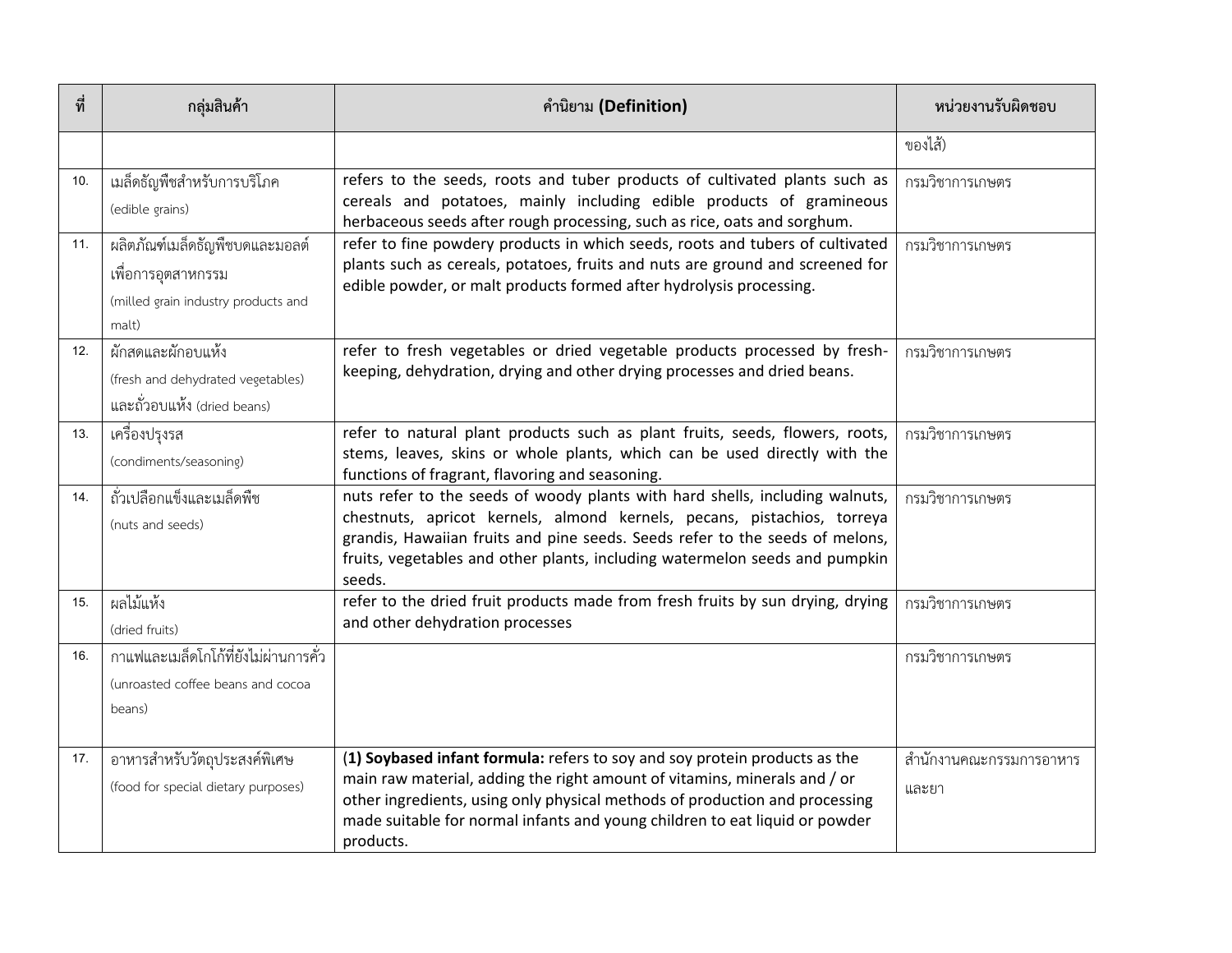| ที่ | ึกลุ่มสินค้า                       | คำนิยาม (Definition)                                                                                                                                                                                                                                                                                                                                                                                                                                                                                                                                                                                                                                                                                                                                                                                                                                                                                                                                                                                                                                                                                                                                                                                                                                                                                                                                                                                                                                                               | หน่วยงานรับผิดชอบ                |
|-----|------------------------------------|------------------------------------------------------------------------------------------------------------------------------------------------------------------------------------------------------------------------------------------------------------------------------------------------------------------------------------------------------------------------------------------------------------------------------------------------------------------------------------------------------------------------------------------------------------------------------------------------------------------------------------------------------------------------------------------------------------------------------------------------------------------------------------------------------------------------------------------------------------------------------------------------------------------------------------------------------------------------------------------------------------------------------------------------------------------------------------------------------------------------------------------------------------------------------------------------------------------------------------------------------------------------------------------------------------------------------------------------------------------------------------------------------------------------------------------------------------------------------------|----------------------------------|
|     |                                    | (2) Special medical use formula, in order to meet the eating restrictions,<br>digestive and absorption disorders, metabolic disorders or specific disease<br>states of people with special needs for nutrients or diet, specially processed<br>and formulated formula. Such products must be under the guidance of a<br>doctor or clinical nutritionist, eaten alone or in conjunction with other foods.<br>(3) Infant and toddler complementary foods, including infant and toddler<br>canned complementary foods and infant and toddler cereal complementary<br>foods. Infant and toddler filling supplements are food materials processed,<br>filling, sealing, sterilization or aseptic filling to commercial sterility, can be<br>stored at room temperature for infants and toddlers over 6 months of age;<br>infant and toddler cereal supplements are one or more cereals as the main<br>raw material, and cereals account for more than 25% of the dry matter<br>composition, add the appropriate amount of nutritional fortification and (or)<br>other auxiliary ingredients, made by processing The supplementary food<br>suitable for infants and toddlers above 6 months of age.<br>(4) Others (supplemental nutritional supplements, sports nutrition food, etc.)<br>other to meet the special physical or physiological conditions and (or) to meet<br>the special dietary needs of disease, disorders and other states, specially<br>processed or formulated food. |                                  |
| 18. | อาหารเพื่อสุขภาพ<br>(Health foods) | claim and have a specific health function or to supplement vitamins, minerals<br>for the purpose of food. That is, suitable for consumption by a specific group<br>of people, has the function of regulating the body, not for the purpose of<br>treating disease, and does not produce any acute, subacute or chronic harm<br>to the human body food.                                                                                                                                                                                                                                                                                                                                                                                                                                                                                                                                                                                                                                                                                                                                                                                                                                                                                                                                                                                                                                                                                                                             | สำนักงานคณะกรรมการอาหาร<br>และยา |

ดาวน์โหลดระเบียบฉบับเต็ม

- ระเบียบฉบับที่ 248 เกี่ยวกับการขึ้นทะเบียนผู้ผลิตอาหารในต่างประเทศ (ภาษาอังกฤษ) ได้ที่ [GAIN REPORT CH2021-0045](https://apps.fas.usda.gov/newgainapi/api/Report/DownloadReportByFileName?fileName=Overseas%20Facilities%20Registration%20Regulation%20-%20Decree%20248_Beijing_China%20-%20People%27s%20Republic%20of_04-11-2021.pdf) หรือ ฉบับการแปลอย่างไม่เป็น ทางการ (ภาษาไทย) <u>โดย สำนักงานพาณิชย์ในต่างประเทศ ณ กรุงปักกิ่ง</u>
- $\bullet$  ระเบียบฉบับที่ 249 เกี่ยวกับมาตรการด้านความปลอดภัยอาหารนำเข้าและส่งออก (ภาษาอังกฤษ) ได้ที่ <u>[GAIN REPORT CH2021-0051](https://apps.fas.usda.gov/newgainapi/api/Report/DownloadReportByFileName?fileName=Administrative%20Measures%20on%20Import%20and%20Export%20Food%20Safety%20-%20Decree%20249_Beijing_China%20-%20People%27s%20Republic%20of_05-01-2021.pdf)</u>